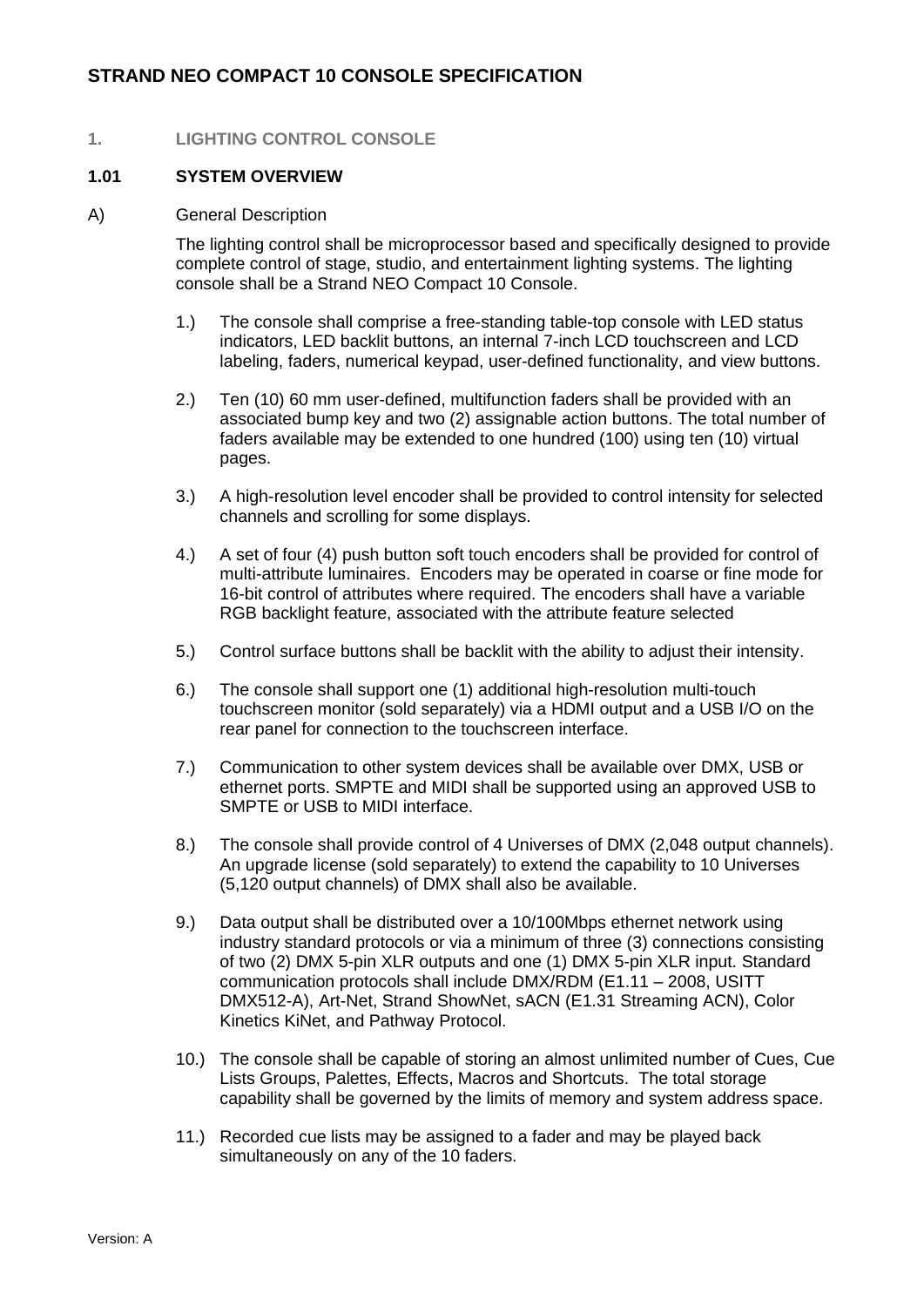### **1.02 PHYSICAL & ELECTRICAL**

- 1.) The console shall be constructed of dark grey, industrial high-impact flame retardant thermo-plastic. All internal control components shall be fully modular to permit simple removal and exchange. The face panel shall be removable and may be easily detached to allow access to the internal components of the console.
- 2.) The central processor shall be fully integrated into the main console. The processor shall include a solid-state hard drive, standard computer I/O and an integrated USB hub for connection of all console control electronics to the system processor.
- 3.) The control console shall have an external universal 12 VDC, 5 A power supply and shall support 100-240 VAC 50-60 Hz power systems. The power connector shall engage with the unit via a locking barrel connector presented on the rear panel of the control surface. Power and current consumption shall typically not exceed 60 W, 1.4 A.
- 4.) Physical measurements of the control console shall not exceed 19.1 in. (486 mm) x 11.9 in. (302 mm) x 3.6 in. (92 mm). The console weight shall not exceed 5.45 lb. (2.47 Kg).
- 5.) The console shall be capable of being installed into a standard 19" wide equipment rack using an optionally supplied rackmount kit consisting of black aluminum rackmount ears.
- 6.) A neatly tailored, fitted black polished polyurethane dust cover shall be provided.
- 7.) The following data input/output connectors shall be provided on the rear panel:
	- a) 2x DMX Out via 5-pin XLR Female
	- b) 1x DMX In via 5-pin XLR Male
	- c) 1x RJ45 Ethernet port via EtherCON
	- d) 3x USB 3.0 Type A Ports on the rear-facing panel
	- e) 2x USB 2.0 Type A Ports on the front-facing panel
	- f) Universal K-Slot security lock on the rear-facing panel
	- g) 1 x HDMI port for connection to an optional, external touchscreen on the rear-facing panel

## **1.03 CAPABILITIES**

- 1.) The console shall support a limitless number of multi-attribute LED, conventional and generic luminaires, that shall be loaded from the console fixture library.
- 2.) Intensity attributes shall be controlled on a Highest Takes Precedence (HTP) basis while each attribute shall be controlled on a Last Takes Precedence (LTP) basis.
- 3.) Cues shall be stored as cue lists and assigned as required to be played back via one of the faders. Each cue list shall allow a limitless number of Cues to be stored. Timing parameters, effects, groups, shortcuts and text narrative for each cue may be individually edited and added.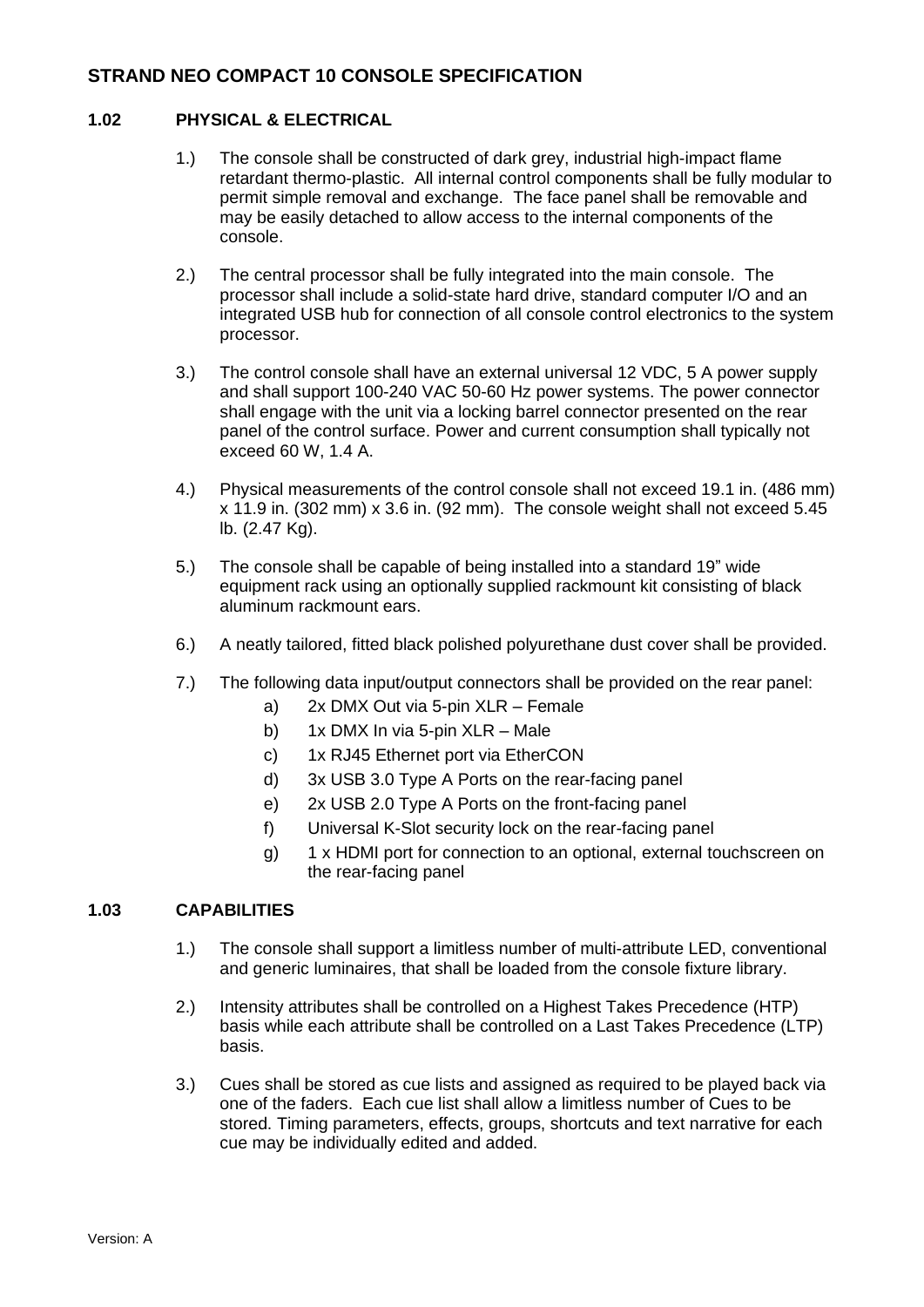- 4.) A show file may contain an almost unlimited number of Cue Lists, Groups, Effects, Palettes, Shortcuts, Macros and Submasters with 10 submaster pages and a fully proportional patch. The show fixture library may also be stored on the internal solid-state drive and archived to standard USB memory key drives. The total storage capacity shall be governed by the limits of memory and system address space.
- 5.) Multiple show files shall be stored on the system hard drive and the system shall have the ability to load the show files into active memory via a selection browser function.
- 6.) The control console shall provide output capacity for direct control for up to 1,024 DMX-512 channels (2-universes) via the two (2) output ports of DMX 5-Pin XLR or 5,120 DMX-512 channels (10 universes) maximum via the ethernet etherCON port.
- 7.) The control console shall host one (1) 10/100 Mbps network port located on the rear panel of the console. It shall be possible to individually configure LAN addresses via the network configuration application at operating system level, to allow for networked lighting system control. The system shall support industry standard 10/100 Base-T cables, Ethernet hubs and switches.

### **1.04 DOCUMENTATION**

- 1.) A User Manual shall be available for download from the support section of the manufacturer's website. In addition, the User Manual shall be provided with the installation software and shall be stored locally in the relevant subfolder on the console's hard drive, however it will only be possible to be displayed on the optional external monitor.
- 2.) A Quick Start Guide shall be included with the console at purchase and be available from the support section of the manufacturer's website as well as on the hard drive of the installed software.

#### **1.05 ENVIRONMENTAL SPECIFICATION**

- 1.) The acceptable ambient operating temperature shall be 0 to 40 $^{\circ}$  Celsius (32 $^{\circ}$  to 104° Fahrenheit).
- 2.) The acceptable operation location shall be the equivalent of a good office environment, without excessive dust.
- 3.) Acceptable relative humidity levels for operation shall be 0% 95%, noncondensing.
- 4.) The console shall be convection cooled.

### **1.06 STANDARDS COMPLIANCE**

- 1.) The console shall comply with the following standards:
	- a) Canadian safety: CSA C22.2 No. 62368-1
	- b) EU safety: EN 62368-0
	- c) US safety: UL 62368-1

#### **2. NEO LIGHTING CONTROL SOFTWARE**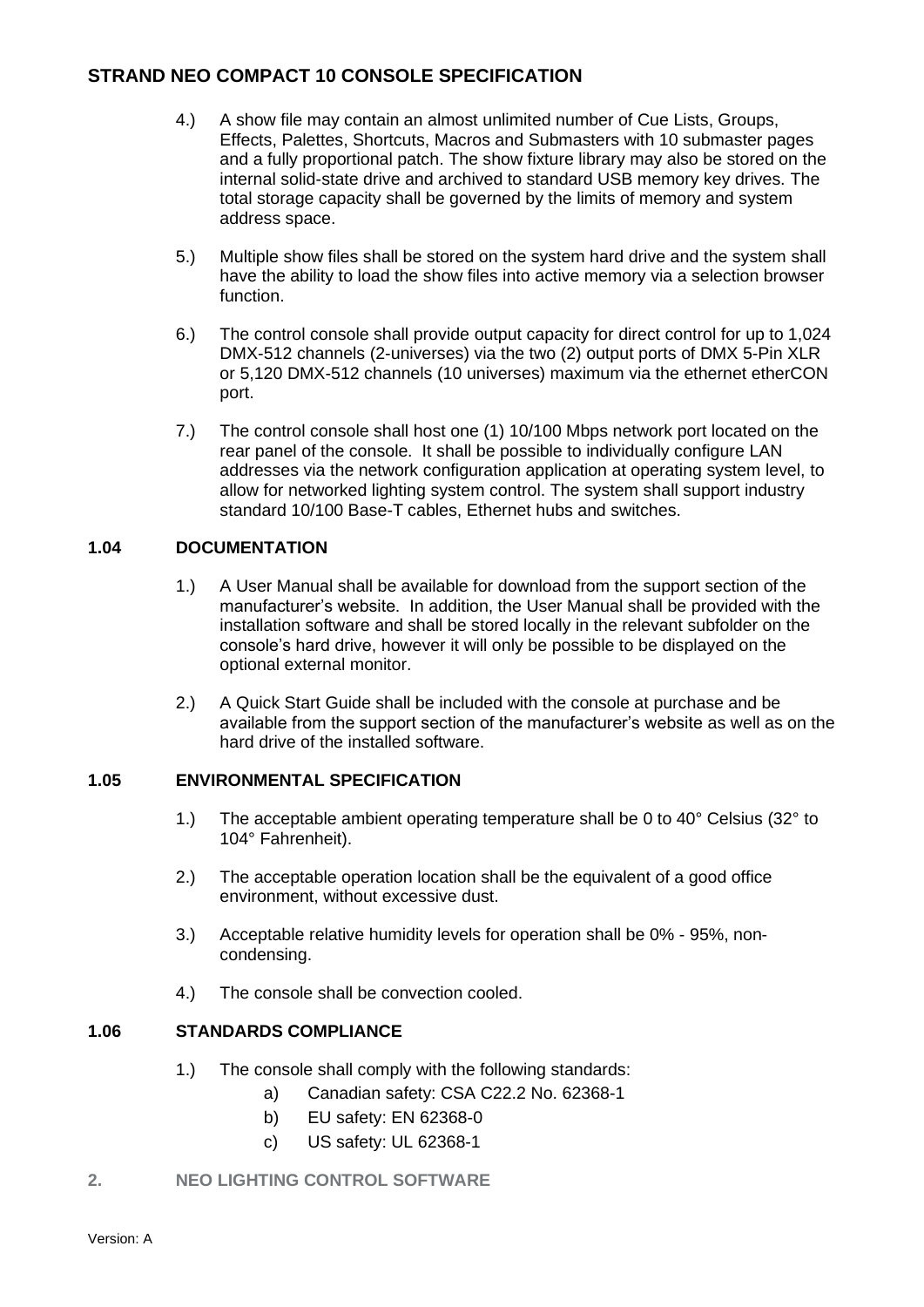### **2.01 FIXTURE CONTROL**

- A) Selection:
	- 1.) Fixtures shall be selected via key tile entry of the fixture number, or by selecting the fixture via the internal touchscreen from the graphic display. The selection may then be extended using the industry standard +, -, Thru syntax.
	- 2.) The system shall register the order in which lights are selected, facilitating the use of 'Next' and 'Last' commands as well as logical fan functions to be performed on the required attributes
- B) Intensity Control:
	- 1.) Intensity levels shall be set either using the '@' key and inputting a numerical level or adjusted using the level control encoder.
	- 2.) Ten (10) Short Cut or User buttons shall provide the capability of assigning multiple views or functionality to a button for easy recall.
	- 3.) Level change shall also be available via the main level encoder when the fixture is selected.
- C) Attribute Control:
	- 1.) Attributes shall be controlled via each of the four encoders and the appropriate Attribute Family selection keys, Preset, Position, Color, Beam.
- D) Effects
	- 1.) The system shall have access to all the FXs that the NEO system platform currently has, via an external touchscreen display. Access to the library FXs shall be provided via the internal touchscreen.

#### **2.02 DISPLAYS**

### A) Overview

A selection of available displays shall be provided on the internal touchscreen by making the appropriate selection using the 'Display Menu' button on the console. The display selection shall display information relating to the following areas:

1.) Live

Providing information about the live output of each Channel and Fixture or Group of Fixtures, including intensity and all attributes.

2.) Blind

Providing the same information and functionality as the Live display, without affecting the live output.

3.) Patch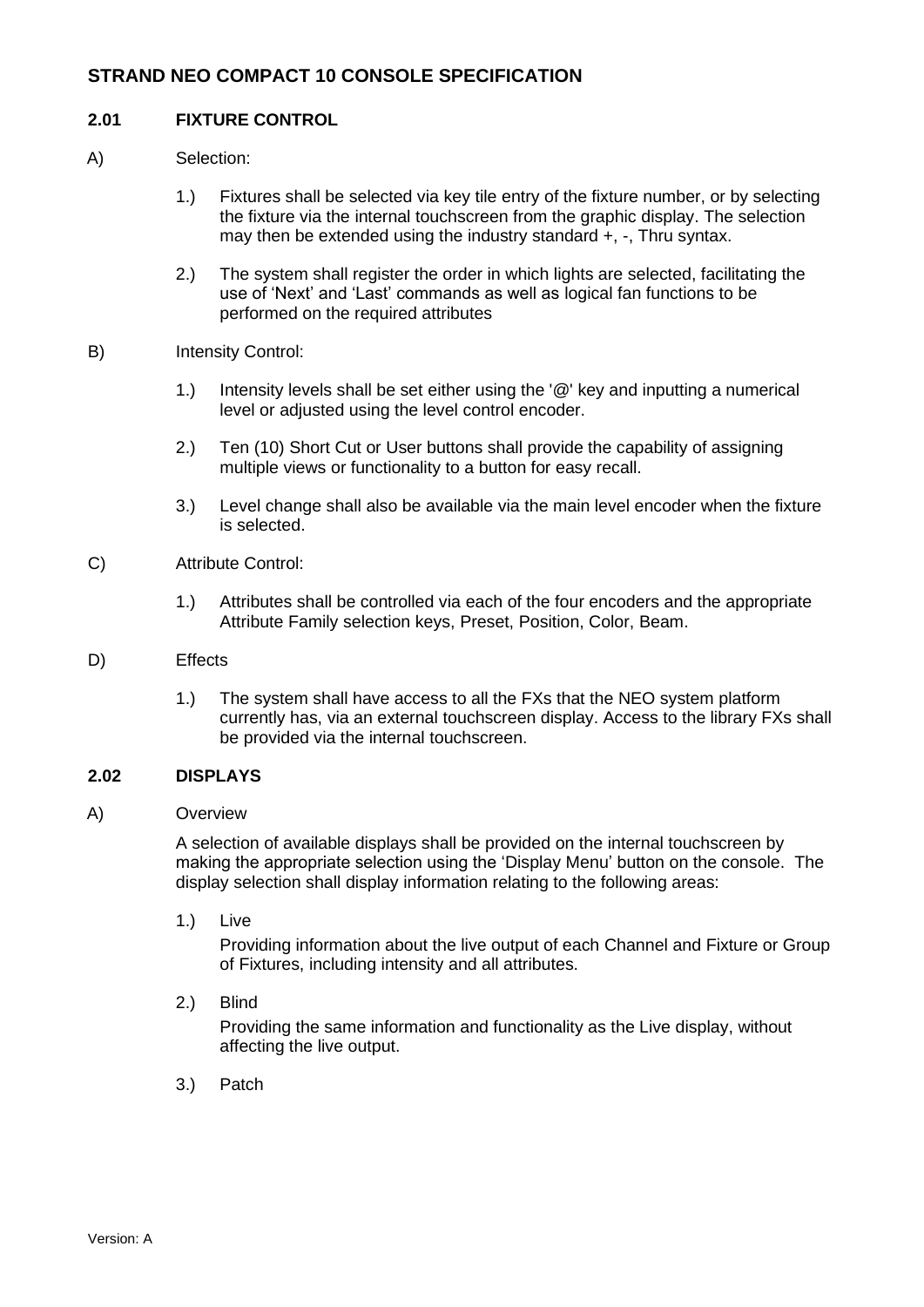Providing information about the Fixtures configured for the active showfile, allowing them to be added to the patch, modified, deleted, or cloned. It shall be possible to configure any fixture patch for pan invert, tilt invert and/or pan/tilt swap. A range of standard as well as custom-defined dimming curves may also be selected for each channel.

4.) System Setup

Providing access to the System and Show Default Settings for the control console, as well as for individual preference configurations, backup and network settings to be changed.

#### 5.) Groups

Providing access to store groups and their data.

#### 6.) Palettes

Providing access to the configuration of standard and virtual palettes that may be used with individual as well as groups of fixtures. Palettes may be stored as part of a showfile.

7.) Cuelists

Providing a detailed list of the current cues in a showfile, from which the cues may be selected and run as a cue sequence. The display shall also provide GO, STOP and RESET function buttons to action the cue sequence as a playback.

8.) File Manager

Providing access to file storage and operational functions, such as remote connections, configuring file saving functions, starting a new show, saving, and closing a show.

#### B) Programming Views

- 1.) A display on the internal touchscreen shall provide information about the currently selected fixtures and the values held in the programmer for the various attributes. It shall also provide tools for color picking for fixtures with RGB and CMY color control, via either a Color Picker tool or Swatch book color list.
- 2.) It shall be possible to work in Live mode, where the information appears on the output of the console or Blind mode, allowing information to be set without it affecting the current output of the console.
- 3.) It shall be possible to record information from the either the Live or Blind views into Cue Lists, or Presets, including but not limited to presets for Groups, Intensities, Colors, Position and Beam.
- 4.) It shall be possible to program the console using the function keypad tiles. The sequence of commands shall appear in the syntax bar on the internal touchscreen, from where it shall also be possible to edit the commands.

#### **2.03 KEYPAD**

A) Keypad Tiles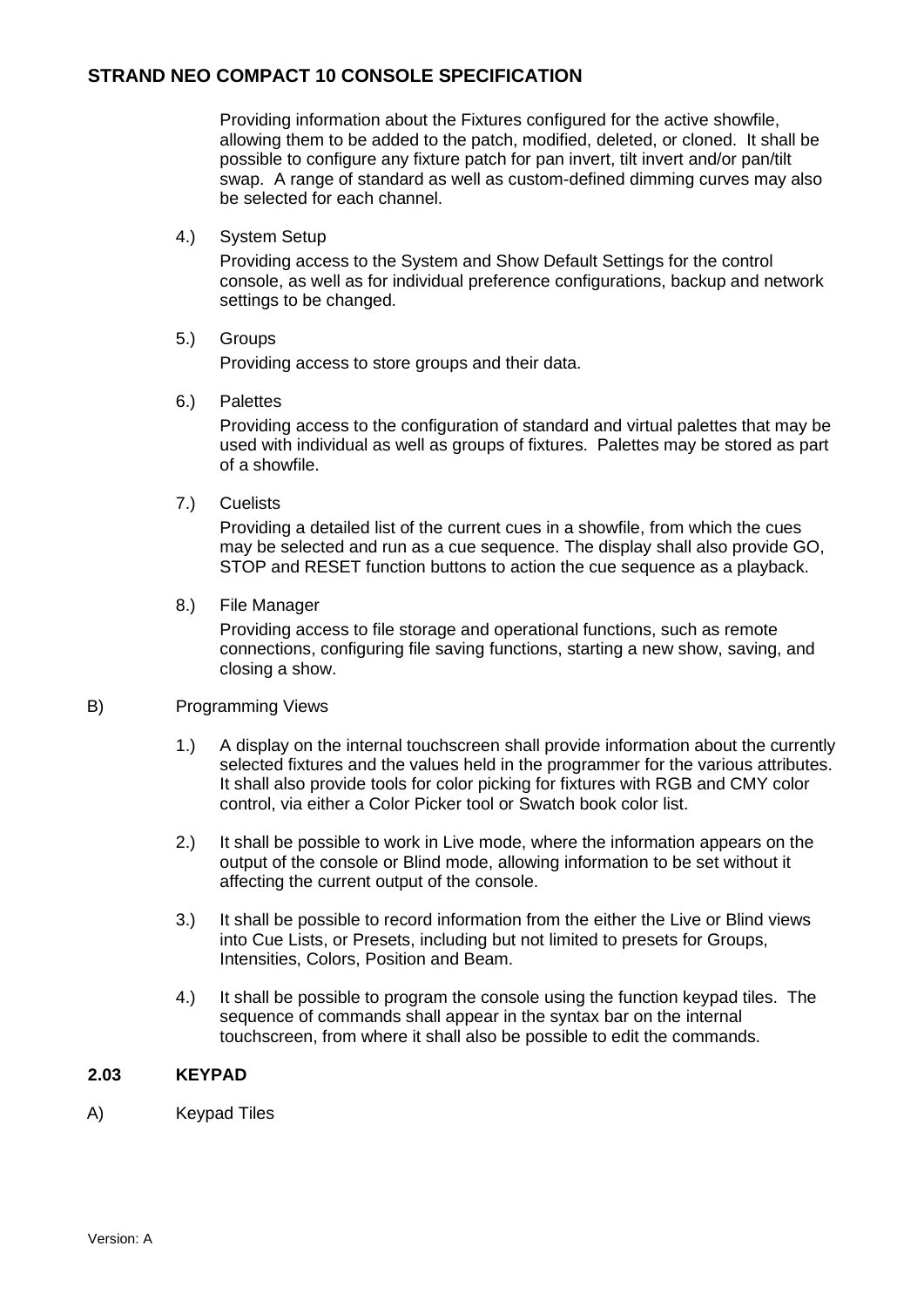The Keypad Tiles / backlit buttons shall be neatly arranged in operational groups below the internal touchscreen, providing keys for the following purposes:

- 1.) Command Keys
	- (a) Cue
	- (b) Record
	- (c) Group
	- (d) Update
	- (e) Submaster
	- (f) Goto
	- (g) Step
	- (h) Shift
- 2.) Action Keys
	- (a) Release
	- (b) Back
	- (c) Delete
	- (d) Copy
	- (e) Time
	- (f) Edit Text
- 3.) Main Keypad
	- (a) Backspace
	- (b) -
	- $(c) +$
	- (d) 0 thru 9
	- (e) Thru
	- (f) @
	- $(g)$ .
	- (h) Enter
	- (i) Preset
	- (j) Position
	- (k) Color
	- (l) Beam
	- (m) User
	- (n) On
- B) Soft Key Tiles

Below the built-in touchscreen there shall be six (6) soft-key buttons presented, which shall relate directly to the relevant tab displayed for each view in the touchscreen.

## **2.04 RECORDABLE ELEMENTS**

- A) Cue Lists
	- 1.) Cue Lists shall be built by a fast action process, using the Record button and either the Play button of a Fader, or by double-clicking on a specific cue from the